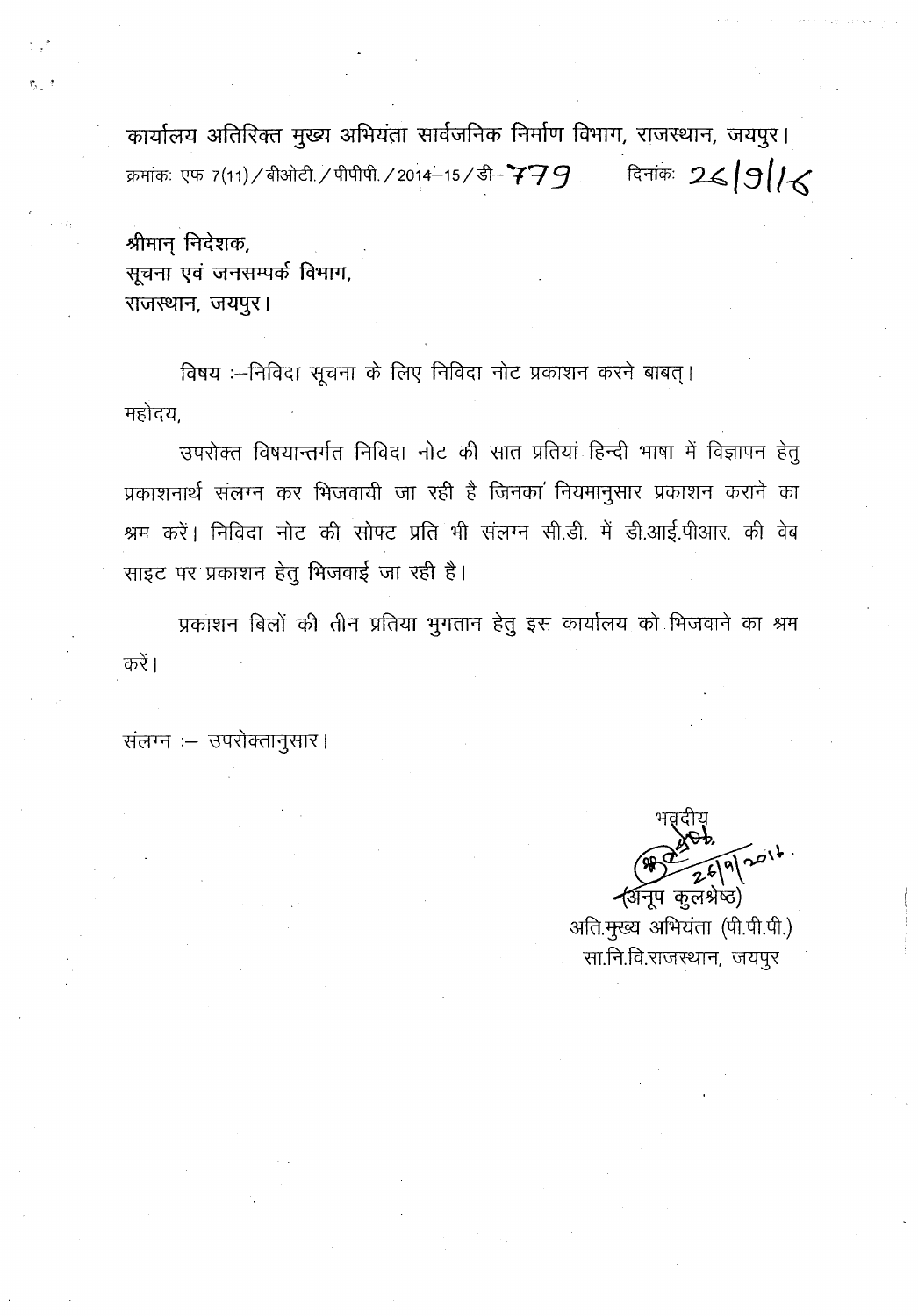कार्यालय अतिरिक्त मुख्य अभियंता सार्वजनिक निर्माण विभाग, राजस्थान, जयपुर। . क्रमांकः एफ 7(11) / बीओटी / पीपीपी / 2014-15 / डी- **'7 7 9** बिनांकः 2<

## **Hिविदा सूचना संख्या : 11 / 2016-17**

राजस्थान के राज्यपाल महोदय की ओर से चौमू—चन्दवाजी राज्य राजमार्ग 08बी परियोजना के खण्ड को पी.पी.पी. पद्धति पर विकास हेतु स्वतंत्र अभियंता (Independent Engineer) नियुक्ति के लिये निधारित प्रपत्र में Request for proposal (RFP) आमंत्रित की जाती है। निविदा से संबंधित विवरण वेबसाईट, http.//sppp.raj.nic.in तथा http://www.pwd.rajasthan.gov.in पर देखा जा सकता है। टेण्डर प्रपत्र वेबसाईट से डाउनलोड़ किया जा सकता है।

 $9)^{2416}$ र्(अनूप कुलश्रेष्ठ)

अति.मुख्य अभियंता (पी.पी.पी.) सा.नि.वि.राजस्थान, जयपुर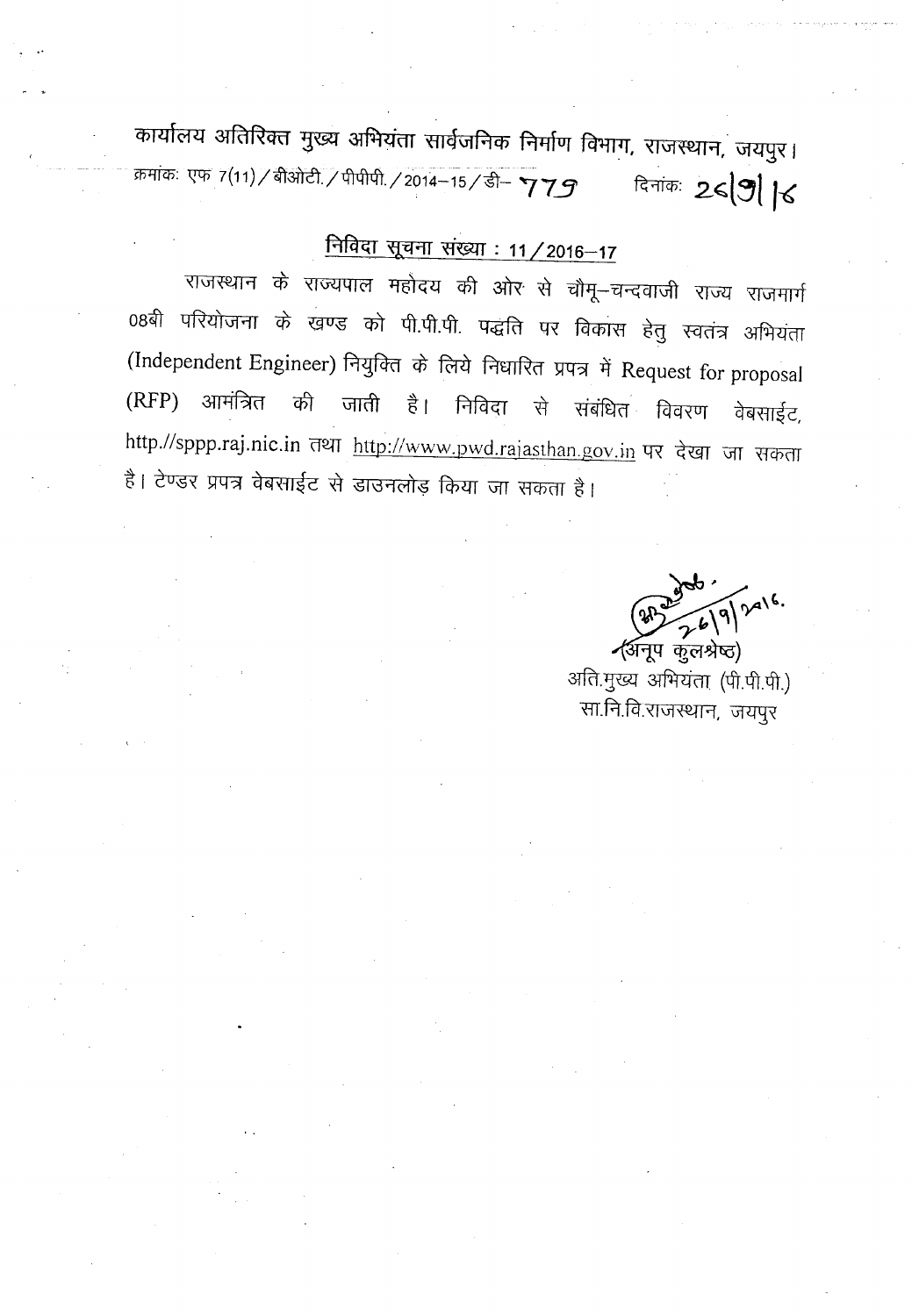## **PffqGI ~ ~: 11/2016-17.**

 $(d$ बसाईट पर अपलोड़ करने बाबत्)

| मुख्यालय का नाम     | $\ddot{\cdot}$ | कार्यालय अतिरिक्त मुख्य अभियंता सार्वजनिक निर्माण विभाग,    |  |  |
|---------------------|----------------|-------------------------------------------------------------|--|--|
|                     |                | राजस्थान, जयपुर।                                            |  |  |
| निविदा कार्य        |                | चौमू—चन्दवाजी राज्य राजमार्ग 08 बी परियोजना को पीपीपी       |  |  |
|                     |                | पद्धति पर विकसित करने हेतू स्वतंत्र अभियंता (Independent    |  |  |
|                     |                | Engineer) के चयन हेतू आर.एफ.पी.                             |  |  |
| परियोजना की कूल     | $\bullet$      | रू. 40.00करोड                                               |  |  |
| लागत                |                |                                                             |  |  |
| ऑन लाईन निविदा      |                | 29.09.2016 से दिनांक 03.11.2016 सायं 4.00 बजे तक            |  |  |
| फार्म मिलने की      |                |                                                             |  |  |
| तारीख               |                |                                                             |  |  |
| निविदा प्राप्त करने |                | 04.11.2016 को सुबह 11.00 बजे तक                             |  |  |
| की तारीख            |                |                                                             |  |  |
| तकनीकी निविदा       |                | 04.11.2016 को सुबह 11.30 बजे तक                             |  |  |
| खोलने की तारीख      |                |                                                             |  |  |
| वित्तीय निविदा      |                | तकनीकी बिड के निर्धारित मानकों के अनुरूप पाये जाने पर       |  |  |
| खोलने की तारीख      |                | ही वित्तीय बिड खोली जावेगी।                                 |  |  |
| सम्बन्धित विवरण `   |                | "www.dipronlineOrg"                                         |  |  |
| वेबसाईट             |                | वhttp://www.pwd.rajastnan.gov.in,एवhttp.//sppp.raj.nic.inपर |  |  |
|                     |                | देखा जा सकता है। बिड प्रपत्र वेबसाईट पर  देखा व             |  |  |
|                     |                | डाउनलोड किया जा सकता है।                                    |  |  |

 $\sqrt{121}$ A) 2

(अनूप कुलश्रेष्ठ)<br>अति.मुख्य अभियंता (पी.पी.पी.) सा.नि.वि.राजस्थान, जयपुर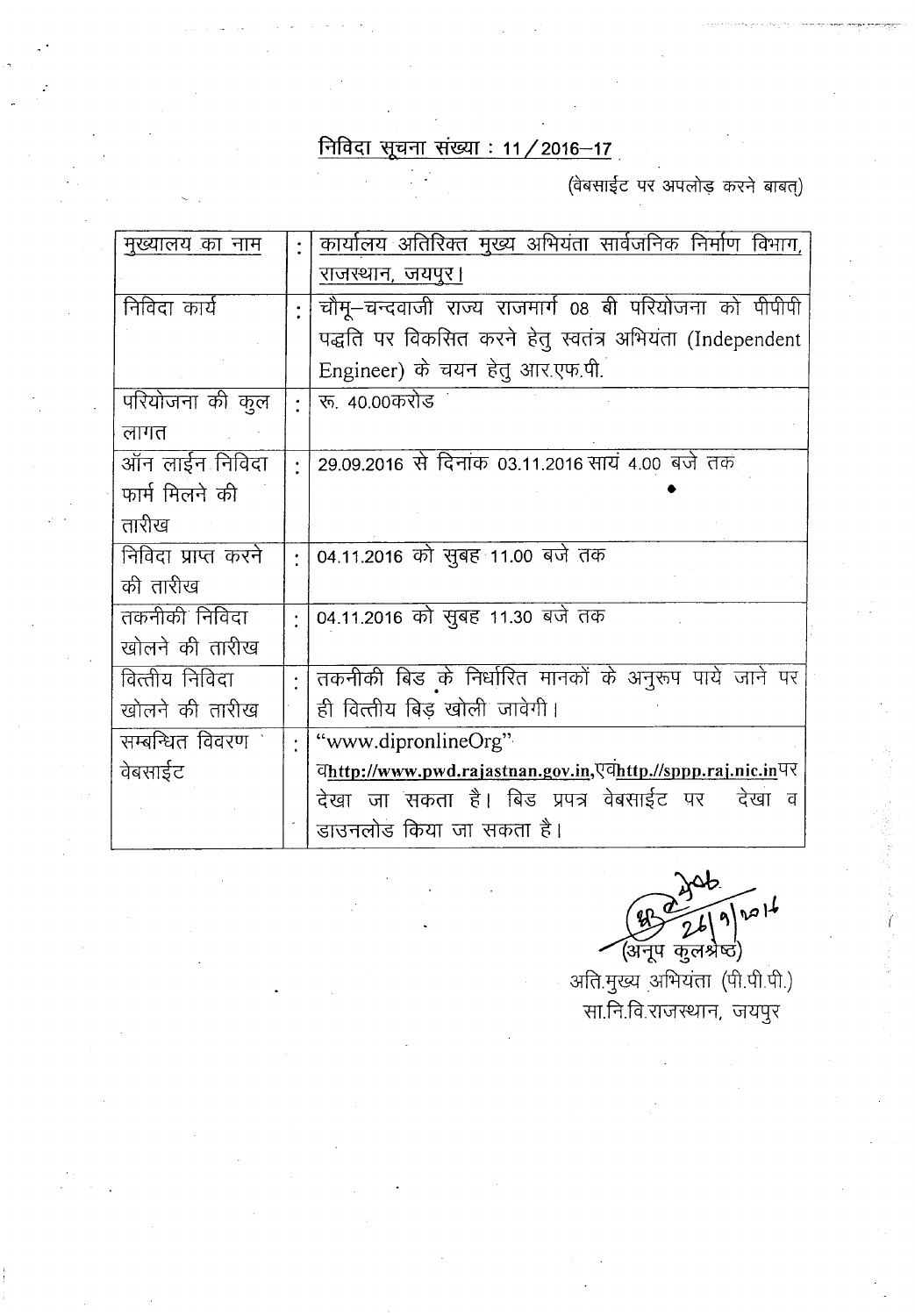(वेबसाईट पर अपलोड़ करने बाबत्)

#### ~ I **OFFICE OF THE ADDL.CHIEF** ENGINEER JPPP}, **PWD, RAJASTHAN, JAIPUR**

# **. NOTICE FOR INVITING BID FOR SELECTION OF INDEPENDENT ENGINEER**

# No. *F-7(11YBOT/PPP/2014-151D-* **"'17 ~**

Date: **26{***311~*

#### **NIT No. 1112016-17**

## **Request for proposal (RFP) for selection of Independent Engineer**

Govt. of Rajasthan (GoR) intends for selection of Independent Engineer for development of following road stretch to two lane with paved shoulder configuration under Public Private Partnership (PPP) on DBFOT basis.

| S. No. | Name of Project          | Length | Total project Cost |
|--------|--------------------------|--------|--------------------|
|        | Chomu-Chandwaji (SH-08B) | 15.450 | 40.00Cr            |

 $\sqrt{216}$ 

 $(AnoopKulshreshtha)$ Addl. Chief Engineer (PPP), PWD. Rajasthan, Jaipur